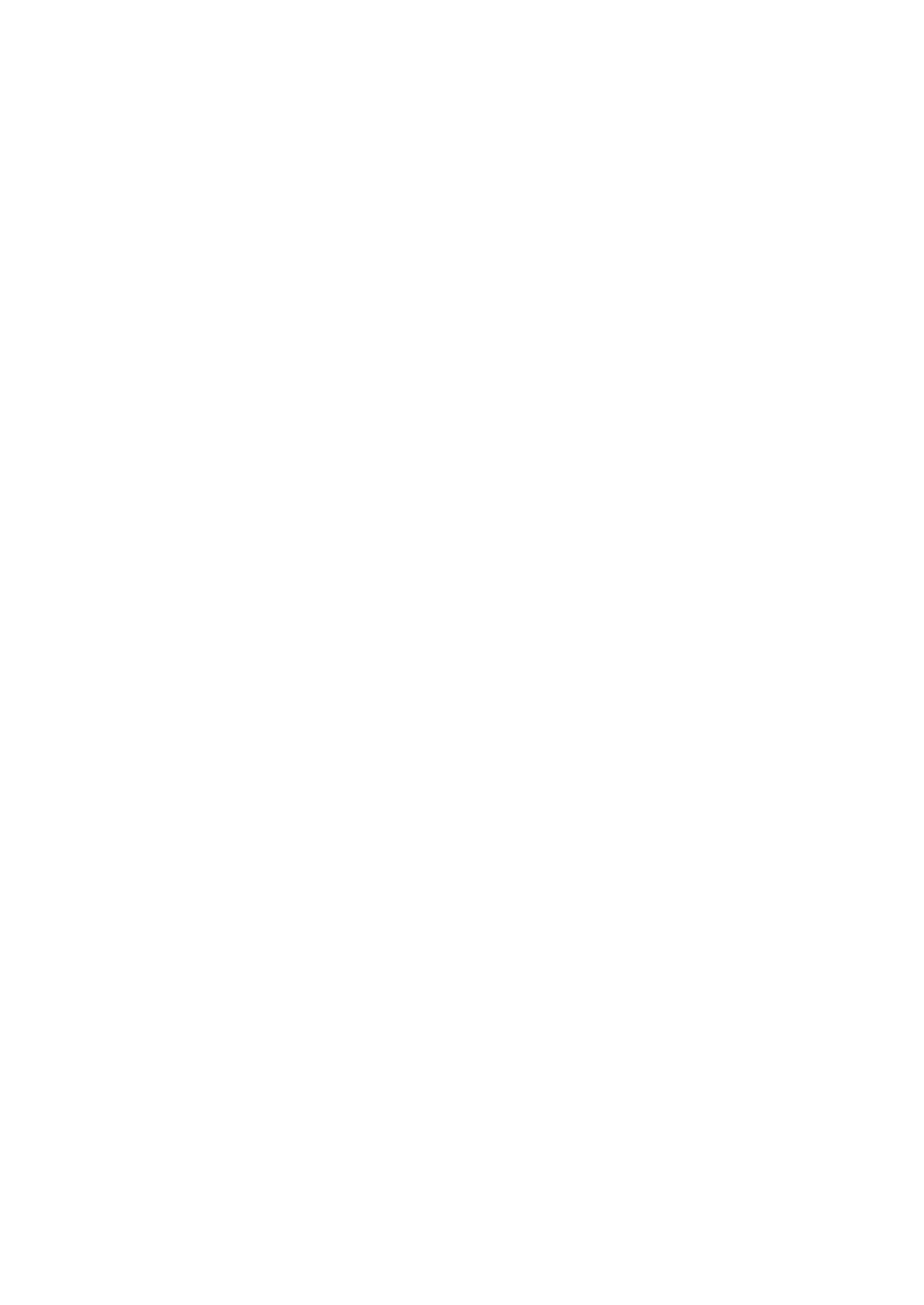## **JUVENILE GIRLS:**

| 100 Metres | <b>Name</b>  | <b>Event</b> | <b>Venue</b> | <b>Date</b> | <b>Record</b> |
|------------|--------------|--------------|--------------|-------------|---------------|
| 23.88      | C Atkinson   | Canterbury   | Lake Ida     | 22.06.91    | O/NZR         |
| 21.8       | H van Orsouw | <b>IRFNZ</b> | Lake Ida     | 07.07.91    | O/NZR         |
| 18.49      | H van Orsouw | Canterbury   | Lake Ida     | 28.06.92    | O/NZR         |
| 200 Metres | <b>Name</b>  | <b>Event</b> | <b>Venue</b> | Date        | <b>Record</b> |
| 36.80      | E. Inwood    | <b>ISSNZ</b> | Lake Ida     | 06.08.00    | O/NZR         |
|            |              |              |              |             |               |
| 250 Metres | <b>Name</b>  | Event        | <b>Venue</b> | <b>Date</b> | <b>Record</b> |
| 58.50      | C Atkinson   | Canterbury   | Lake Ida     | 22.6.91     | O/NZR         |
| 50.7       | H van Orsouw | <b>IRFNZ</b> | Lake Ida     | 07.07.91    | O/NZR         |
| 44.16      | H van Orsouw | Canterbury   | Lake Ida     | 28.6.92     | O/NZR         |
|            |              |              |              |             |               |
| 500 Metres | <b>Name</b>  | <b>Event</b> | <b>Venue</b> | Date        | <b>Record</b> |
| 1.38.59    | S Atkinson   | <b>IRFNZ</b> | Lake Ida     | 12.08.95    | O/NZR         |

## **NIPPERS GIRLS:**

| 100 Metres | <b>Name</b> | Event        | <b>Venue</b> | Date     | <b>Record</b> |
|------------|-------------|--------------|--------------|----------|---------------|
| 26.46      | S Atkinson  | Canterbury   | Lake Ida     | 28.06.92 | O/NZR         |
| 21.24      | S Atkinson  | <b>IRFNZ</b> | Lake Ida     | 11.07.93 | O/NZR         |
| 250 Metres | <b>Name</b> | Event        | <b>Venue</b> | Date     | <b>Record</b> |
| 1.10.41    | S Atkinson  | Canterbury   | Lake Ida     | 28.06.92 | O/NZR         |
| 48.83      | S Atkinson  | <b>IRFNZ</b> | Lake Ida     | 11.07.93 | O/NZR         |

## **PRIMARY GIRLS:**

| 200 Metres | <b>Name</b> | Event      | <b>Venue</b> | <b>Date</b>    | Record |
|------------|-------------|------------|--------------|----------------|--------|
| 48.92      | S. Wong     | Canterbury | ∟ake Ida     | 08.08.04 O/NZR |        |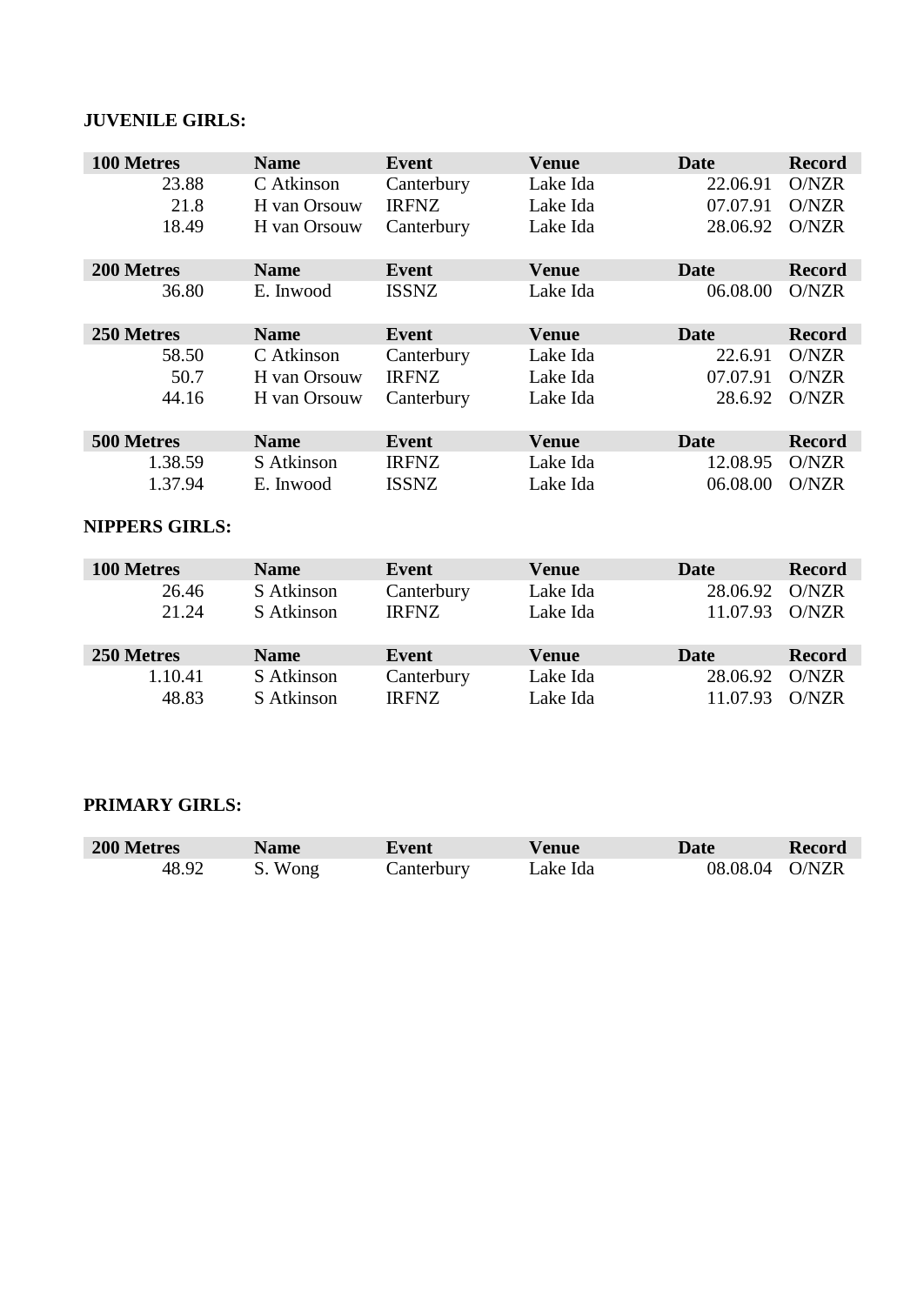## **RELAYS:**

## **SENIOR MEN 4 x 2 Laps (400m)**

|         | <b>Name</b> | Event                                                | <b>Venue</b>                                            | Date         | <b>Record</b> |
|---------|-------------|------------------------------------------------------|---------------------------------------------------------|--------------|---------------|
| 2.52.4  |             |                                                      | Centaurus (M Seelan, T Tinga, G Erikson, AWS Baird      |              |               |
|         |             | <b>NZISA</b>                                         | Manorburn Dam                                           | 17.07.71     | <b>NZR</b>    |
| 2.44.3  |             |                                                      | Centaurus (AWS Baird, G Erikson, P Barr, R Montgomery)  |              |               |
|         |             | <b>CISA</b>                                          | Lake Ida                                                | 18.06.72 NZR |               |
| 2.29.7  |             | Australia (E Spicer, N Stevenson, J Dennehy, P Ford) |                                                         |              |               |
|         |             | <b>CISA</b>                                          | Lake Ida                                                | 8.07.73 OR   |               |
| 2.36.6  |             |                                                      | Centaurus (T Tinga, AWS Baird, D Copping, R Montgomery) |              |               |
|         |             | <b>CISA</b>                                          | Lake Ida                                                | 8.07.73 NZR  |               |
| 2.27.4  |             | Australia (J Stockdale, E Spicer, V Bagdon, J Lynch) |                                                         |              |               |
|         |             | <b>NZISA</b>                                         | Lake Ida                                                | 21.07.73     | - OR          |
| 2.28.6  |             |                                                      | Mainland (M Atkinson, T Smith, T McDonald, J Havenaar)  |              |               |
|         |             | <b>IRFNZ</b>                                         | Lake Ida                                                | 11.07.82     | <b>NZR</b>    |
| 2.27.34 |             |                                                      | Mainland (M McMillen, T Smith, M Atkinson, A Nicholson) |              |               |
|         |             | Canterbury                                           | Lake Ida                                                | 4.08.90      | O/NZR         |

#### **VETERAN MENS 4 x 2 Laps**

|         | <b>Name</b> | Event                                             | <b>Venue</b> | Date           | <b>Record</b> |
|---------|-------------|---------------------------------------------------|--------------|----------------|---------------|
| 3.38.03 |             | Mainland (G Smith, J Havenaar, M Day, M Atkinson) |              |                |               |
|         |             | Canterbury Lake Ida                               |              | 28.06.92 O/NZR |               |
| 2.47.74 |             | Mainland (P Barr, M Atkinson, M Day, N Hawker)    |              |                |               |
|         |             | IRFNZ.                                            | Lake Ida     | 11.07.93 O/NZR |               |

#### **SENIOR LADIES 4 x 2 Laps (440 Yards)**

|        | <b>Name</b> | Event        | Venue                                                | <b>Date</b> | <b>Record</b> |
|--------|-------------|--------------|------------------------------------------------------|-------------|---------------|
| 4.33.2 |             |              | Queenstown (P Howarth, L Mills, R Carrodus, J Mills) |             |               |
|        |             | <b>NZISA</b> | Manorburn Dam                                        | 17.07.71    |               |

## **SENIOR LADIES 4 x 2 Laps (400 metres)**

|        | <b>Name</b> | Event                                            | Venue                                                | Date         | <b>Record</b> |
|--------|-------------|--------------------------------------------------|------------------------------------------------------|--------------|---------------|
| 4.06.8 |             |                                                  | Centaurus (P Oetgen, P Hewinson, J Greene, A Kremer) |              |               |
|        |             | <b>NZISA</b>                                     | Lake Ida                                             | 11.07.72 NZR |               |
| 3.06.8 |             | Centaurus (N Sykes, M Madden, S Blair, A Kremer) |                                                      |              |               |
|        |             | <b>NZISA</b>                                     | Diamond Lake                                         | 16.07.78 NZR |               |

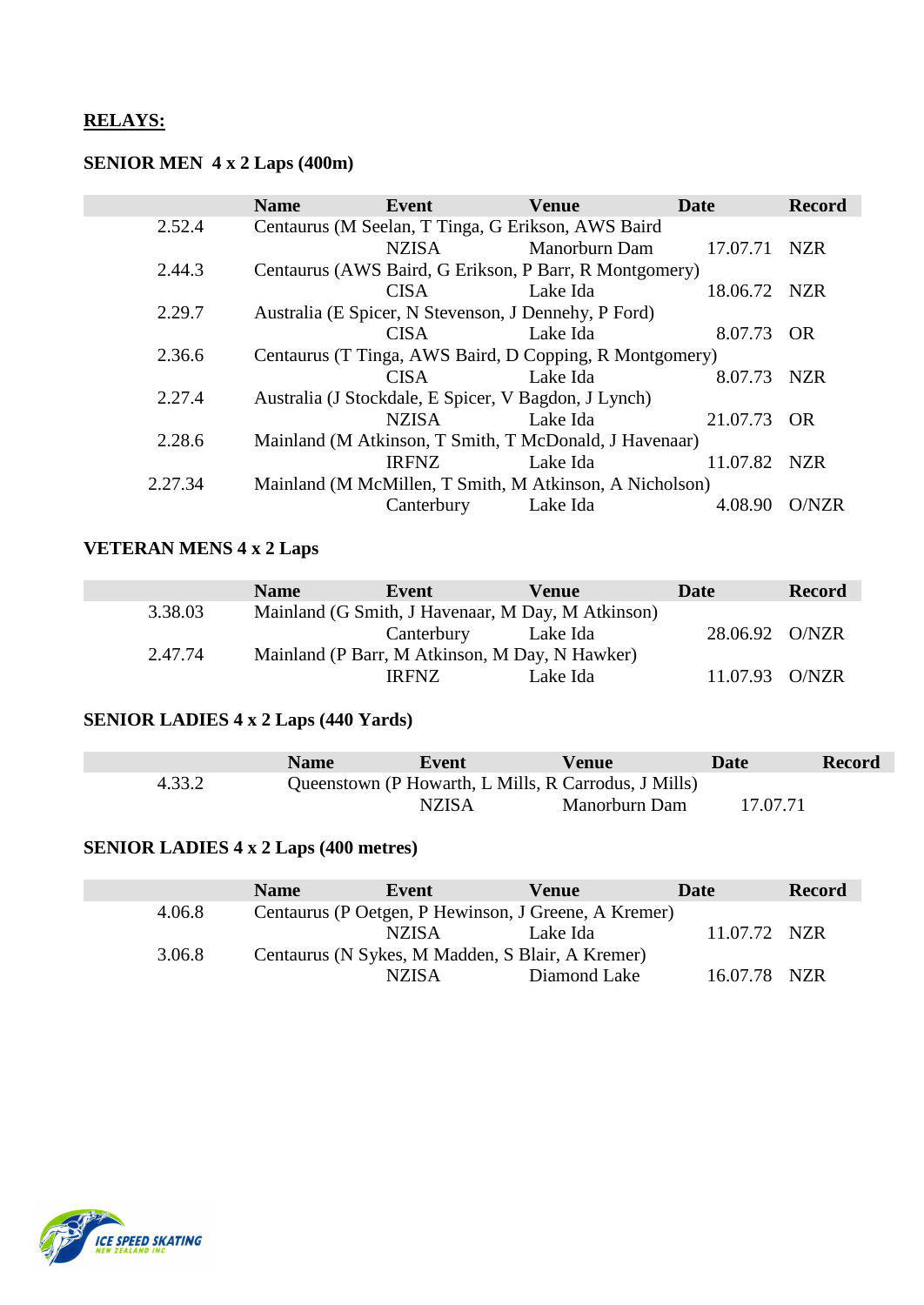### **RELAYS:**

## **MIXED 4 x 1 Lap**

|         | <b>Name</b> | Event               | <b>Venue</b>                                                    | Date     | <b>Record</b> |
|---------|-------------|---------------------|-----------------------------------------------------------------|----------|---------------|
| 1.28.6  |             |                     | Centaurus (A Kremer, S Phillips, A Tinga, AWS Baird)            |          |               |
|         |             | <b>CISA</b>         | Lake Ida                                                        | 08.07.73 | NZR           |
| 1.24.4  |             |                     | Mainland "A" (M McMillen, T Smith, M Atkinson, S Smith)         |          |               |
|         |             | <b>IRFNZ</b>        | Lake Ida                                                        | 07.07.91 | O/NZR         |
| 1.24.00 |             |                     | Mainland (M McMillen, M McMillen, P Barr, J Clyne)              |          |               |
|         |             | Canterbury Lake Ida |                                                                 | 22.06.97 | O/NZR         |
| 1.22.32 |             |                     | Mainland (J Clyne, M. Jeffrey, D. Jeffrey, S. Atkinson)         |          |               |
|         |             | Canterbury Lake Ida |                                                                 | 09.07.00 | O/NZR         |
| 1.12.91 |             |                     | Canterbury Alpine (B.Skjellerup,D.McNicholl,M.Fuller,M.Jackson) |          |               |
|         |             | Canterbury          | Lake Ida                                                        | 04.06.01 | O/NZR         |

## **INTERMEDIATE MIXED 4 X 1 Lap**

|         | <b>Name</b> | Event      | Venue                                                        | Date           | <b>Record</b> |
|---------|-------------|------------|--------------------------------------------------------------|----------------|---------------|
| 1.35.83 |             |            | Mainland (M. Jeffrey, D. Jeffrey, S. Atkinson, A. Meyerhoff) |                |               |
|         |             | Canterbury | Lake Ida                                                     | 09.07.00 O/NZR |               |

### **JUNIOR MEN 4 x 220yards**

|        | <b>Name</b> | Event  | <b>Venue</b>                                          | Date     | <b>Record</b> |
|--------|-------------|--------|-------------------------------------------------------|----------|---------------|
| 1.40.1 |             |        | Centaurus (P Sweeney, J Hocking, B Oetgen, D Copping) |          |               |
|        |             | NZIS A | Manorburn Dam                                         | 17.07.71 |               |

#### **JUNIOR MEN 4 x 200metres**

|        | <b>Name</b> | Event | Venue                                                 | Date         | <b>Record</b> |
|--------|-------------|-------|-------------------------------------------------------|--------------|---------------|
| 1.30.9 |             |       | Centaurus (B Oetgen, P Sweeney, J Hocking, D Copping) |              |               |
|        |             | CISA  | Lake Ida                                              | 18.06.72 NZR |               |
| 1.29.5 |             |       | Centaurus (B Oetgen, J Adams, G Beaumont, N Clements) |              |               |
|        |             | ~ISA  | Lake Ida                                              | 08.07.73 NZR |               |

### **JUNIOR LADIES 4 x 1 Lap (220yards)**

|        | <b>Name</b> | Event                                               | Venue         | Date     | <b>Record</b> |
|--------|-------------|-----------------------------------------------------|---------------|----------|---------------|
| 2.37.7 |             | Queenstown (H Riddel, D Anderson, S Short, L Mills) |               |          |               |
|        |             | <b>NZISA</b>                                        | Manorburn Dam | 17.07.71 |               |

### **JUNIOR MIXED 4 X 1 Lap**

|         | <b>Name</b> | Event      | <b>Venue</b>                                              | <b>Date</b>    | <b>Record</b> |
|---------|-------------|------------|-----------------------------------------------------------|----------------|---------------|
| 1.55.17 |             |            | Mainland (M. Crowe, R. Karena, A. Meyerhoff, S. Atkinson) |                |               |
|         |             | Canterbury | Lake Ida                                                  | 09.07.00 O/NZR |               |